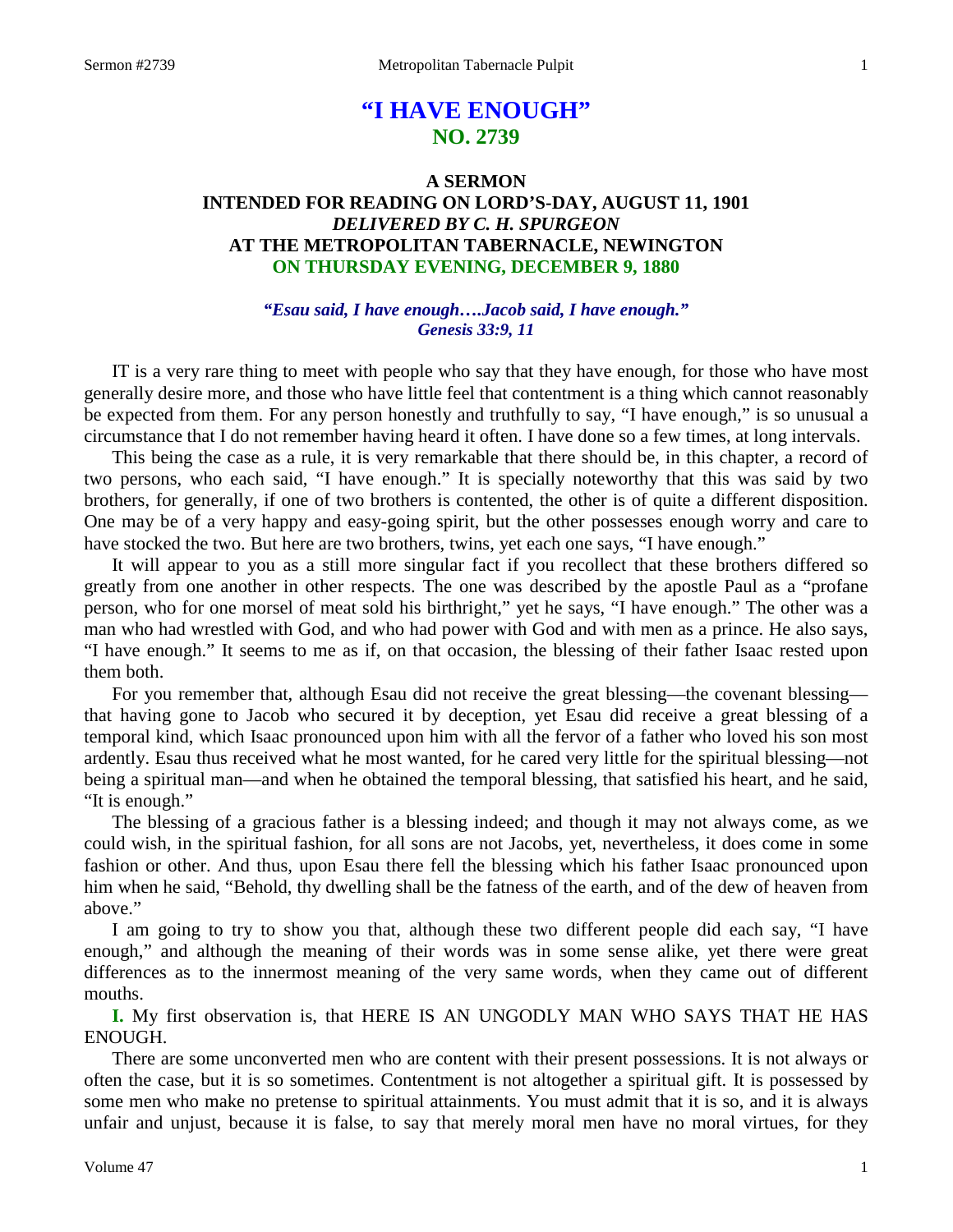sometimes have excellences which, for what they are, shine very brightly, and put to shame the defects of professing Christians.

A Bristol stone is not a diamond, and it is not worth anything like the price of a diamond, but if you were to say that it was not like a diamond and that it did not shine, you would do it a gross injustice. Paste gems are not real jewels, but they are made so remarkably like the genuine article that, if you were to say that they have no brilliancy, you would be denying that which is a matter of fact.

And in like manner, there are unconverted men whose natural excellences are bright and shining, and ought not to be denied—and though they are not the people of God, and in the day when God shall make up his jewels they will not be numbered with them, for they are mere counterfeits and imitations, yet there is much to be seen in them which we should admire, and of which we ought to confess the excellence.

There are some men, who have not the grace of God in their hearts, who, nevertheless, are not always fretting and worrying, as certain other people are. It is a comfort for their families that they are contented. And it is well that even an Esau should say, "I have enough." It is good for Jacob that Esau should say it, and it is good for Esau himself. It is well for a man's wife and his family that he should be of a happy temperament, and of a contented spirit, instead of being, as some are, perpetually grasping, and grinding, and scraping, and doing everything they can to get more to add to what they already possess.

Well, then, if even unconverted men sometimes say, "We have enough,"—and we do occasionally meet with such persons,—what a shame it will be if those, who have the grace of God within them, should fall short of even that contentment which worldly men have attained and should need such persons as these to set them an example in such a matter as this!

Notice, next, that it is sometimes the case that ungodly men are contented, as Esau was when he said, "I have enough." This may be because they are persons of easy disposition, who are readily pleased. There are some of whom we say that "they are easy as an old shoe," and generally, such people are not worth much more than an old shoe.

These very easy-going people never do much in the world, but still, for all that, they are happy in their easy mode of life. They are naturally satisfied with less than contents others. They look on the bright side of things. They are cheerful from their bodily constitution, being endowed with good health, and their mental conformation, which is not quite so brisk as that of some others, but more calm and quiet—possibly more stupid, too—enables them to say more readily than others do, "We have enough."

I have no doubt that, sometimes, ignorance is a help to contentment. Hence the common saying, "If ignorance is bliss, 'tis folly to be wise," which I will not stay to pull to pieces, though it is open to criticism, for a great mistake lies at the bottom of it. But there are some men, who are contented with what they have, because they do not know of anything better. They are perfectly satisfied with their present sphere in life, for they were never out of it. They have always lived on the old farm where their father lived before them, and where their ancestors have lived for many generations, and they do not know of anything better than that. I should not like to transplant the tree that grows so well where it is, and I should be the last to wish to inject cares, and anxieties, and ambitions into the heart of a man who is naturally contented with his lot.

I do not say that this was Esau's case, however. I think he was contented, and said, "I have enough," for quite another reason. Some are contented because they are utterly reckless and only consider present pleasure. They live from hand to mouth, and never calculate what may happen to-morrow. Laying by for a rainy day seems to them to be preposterous. If they have just sufficient for the passing hour, it is quite enough for them.

In some respects, how like this vice is to the virtue which the Christian ought to seek after! Yet it is a vice as we see it in the ungodly, for they are careless, heedless, reckless, as was this man Esau, who, coming in hungry and faint from the chase, sells his birthright for one mess of red pottage, not knowing and not caring what the spiritual value of that birthright might be, but selling it straight away that he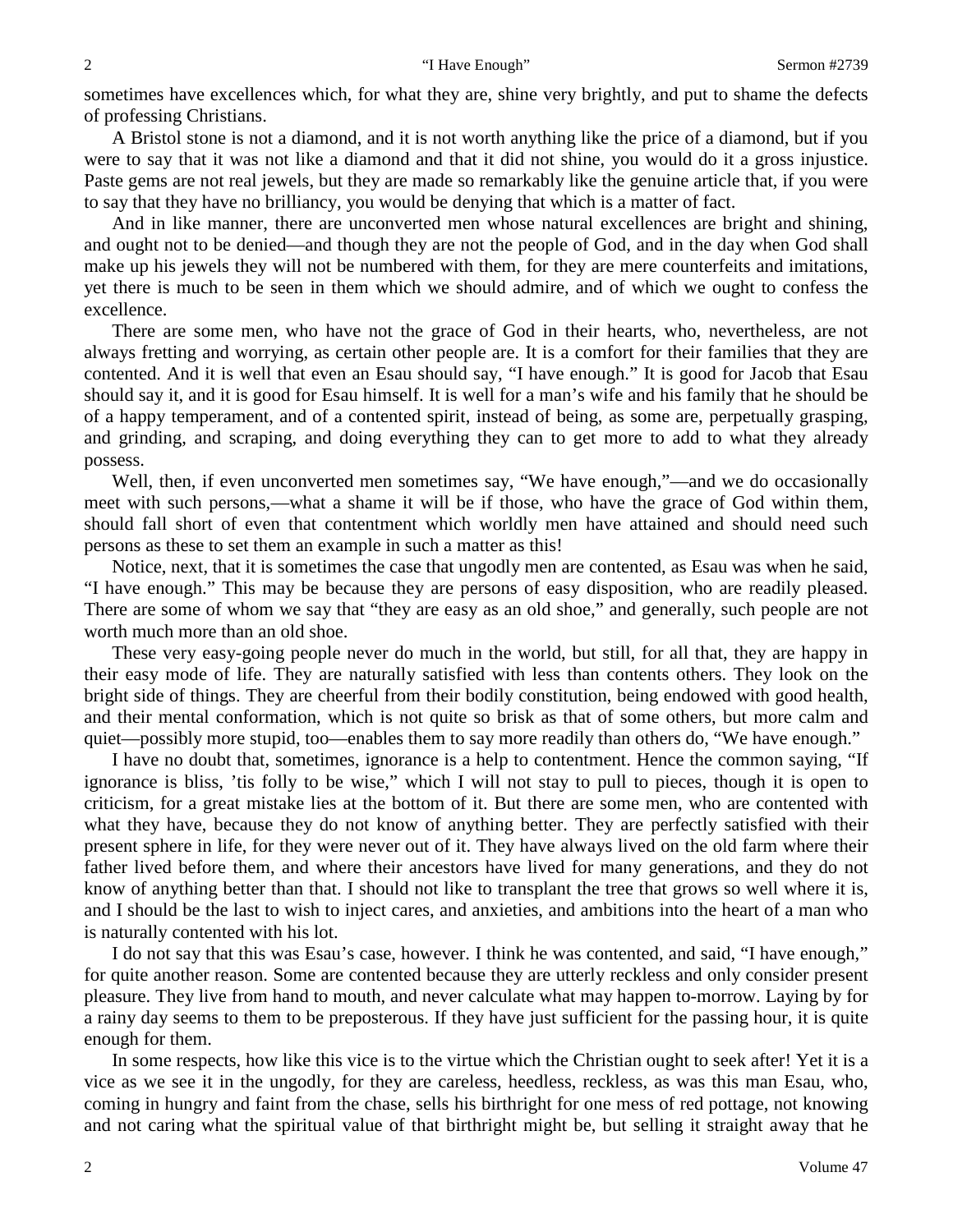#### Sermon #2739 **"I Have Enough"** 3

might satisfy his hunger. There are some who are contented for this reason, that they do not exercise thought, they do not give due consideration to their true condition, and they say, "We have enough," because they have just sufficient for the time present. Such contentment as that, I do not commend. If any of us have it, may God deliver us from it!

Yet let me notice, next, that in the contentment of unconverted men, there are some good points. For, first, it may prevent greed in them. When a man says, "I have enough," you do not expect him to be one of those who grind the faces of the poor, and who must compass sea and land to get more wealth to themselves. Now, in Esau's case, he declined his brother's present until he was pressed to accept it, and I have no doubt that he honestly declined it, on the ground that he had enough. His brother had planned this gift to propitiate his favor, but he tells him that he does not need it, that he loves him without the present, and he has enough, so does not require it.

It is a good thing for a man, even if he has not the grace of God, to be so contented with the things which he has, as not to be covetous of the things of others, for covetousness is a great sin, and is condemned in that commandment which says, "Thou shalt not covet anything that is thy neighbor's." So far, contentment is a good thing, if a man is so satisfied with what he has that he does not covet that which belongs to another.

It is also right and proper that he should not have any envious ill-feeling towards others. If others are better off than they are, some people straightway find fault with providence, and are envious and jealous of the person who appears to be more favored than they are. Esau was not of that mind, for he said to Jacob, "I have enough, my brother; keep that thou hast unto thyself."

There is another sense implied in the Hebrew, "Be that to thee that is thine; may it do thee good; mayest thou use and enjoy it thyself!" I like to hear a man say, "My motto is, 'Live, and let live.' I have enough, and I wish others to have enough, too. And if another man's 'enough' is larger than mine, I am glad he has it. If he is capable of more enjoyment than I am, let him have it. Why should not I rejoice in his joy, and thus suck out of the sweets that belong to him some sweetness for myself by being glad that another is not so poor as I am, or so sick as I am, or so feeble as I am, or being glad that there are some who can excel myself, even in the point of earthly happiness?" So far so good, Esau, that you should say, "I have enough."

Still, there is an evil side to this contentment, as you must have seen in many who have possessed it. In some people, it has led to boasting. They are so satisfied with everything they have that they are quite sure that nobody else owns anything half so good as what they have. If they have a horse, there is never another horse within a hundred miles that can trot like theirs. If one should go faster, it is because their animal was a little out of condition that day. They think there is no such a farm as theirs, or no such a trade as theirs, or nothing in the world that can be compared with what they have, and they are even foolish enough to tell you so. This very contentment that they have breeds glorying in the flesh, and glorying in their own possessions, all which is evil and obnoxious in the sight of God.

We have also seen it lead to a contempt of divine things and this is even worse. Esau says, "I have enough," yet he had lost his birthright, he had lost all the blessings of the covenant, he had lost all part and lot in God and goodness. It is an awful contentment when man can be satisfied without God. What a terrible peace is that when a man is in a peaceful state of mind, although he is unsaved!

It is like that dreadful calm, in the tropics, of which we have sometimes read, where there has been no wind for many a day, and the very deep is rotting, and everything seems stagnant and full of death. There are some men who have reached that kind of contentment in which their conscience is seared as with a hot iron. They want no heaven—earth is their heaven. They desire not to be carried by angels into Abraham's bosom—to fare sumptuously every day here is enough bliss for them. They are content not to have the children's portion, and to be scourged because God loves them. They wish to have the lot of the bastard, who is without chastisement, and who is not owned as a son. They have their portion in this life, and that is the worst thing about this kind of contentment, for it argues that God is giving them here all the joy that they will ever have.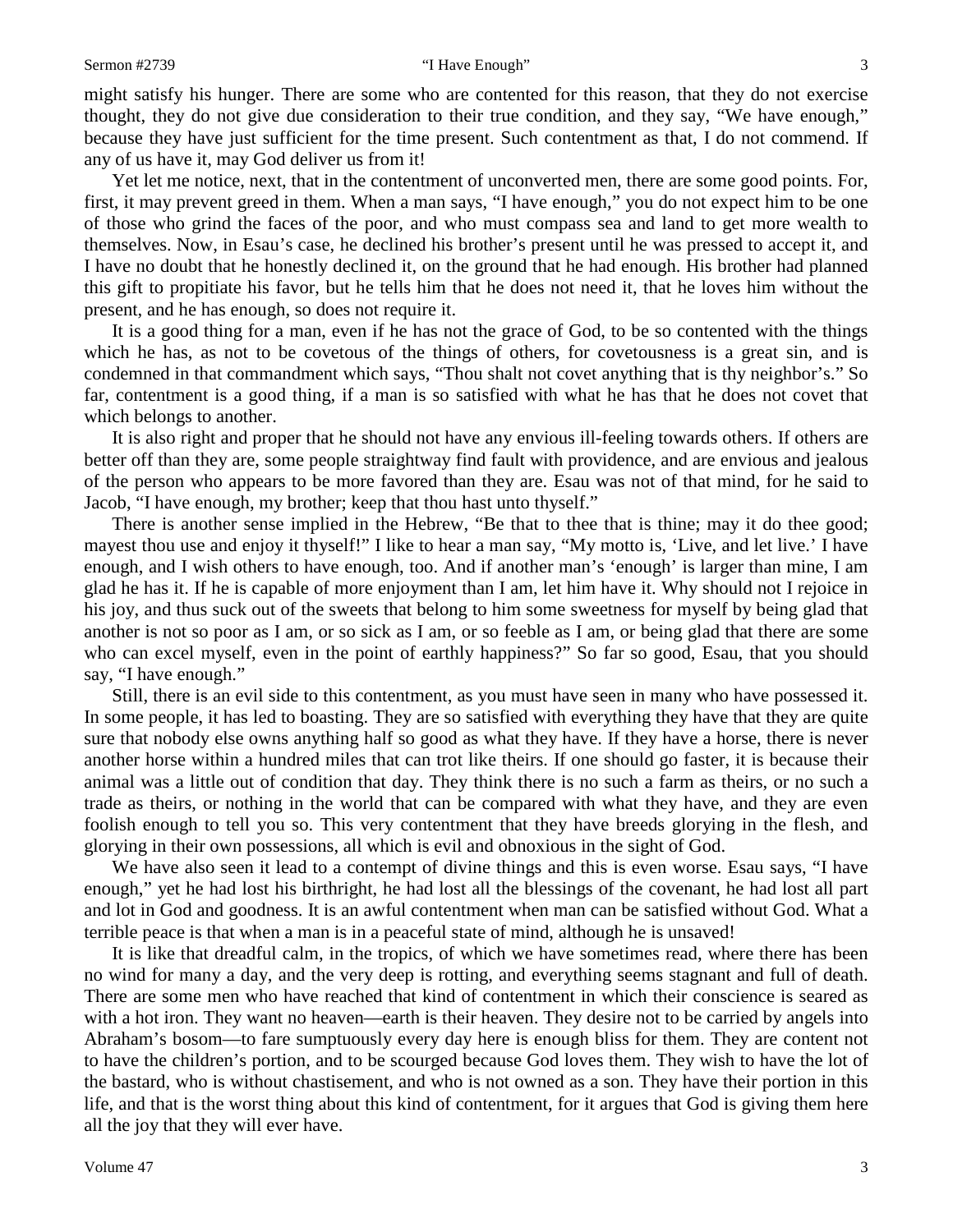Looked at from that standpoint, there was something very dreadful in Esau's saying, "I have enough." If you could have put Jacob in Esau's place, with Jacob's convictions, with Jacob's knowledge of God, with Jacob's desire to be on good terms with God, do you think that he would have said, "I have enough, for I have these camels, and cattle, and sheep, though I have not God"? Oh, no! Jacob would have said, "Enough, my Lord? All this is nothing without Yourself. I promised You, if You would give me bread to eat and raiment to put on, and bring me again to my father's house in peace, I would be Yours, but I cannot be content without You."

So he grasps the angel of the covenant, and he says to him, "I will not let thee go, except thou bless me," for he felt that, until God blessed him, he could not say, "I have enough." There is no real contentment to a truly-awakened man until he is at peace with God, and it is a horrible thing for any man to be perfectly satisfied while he is under God's wrath, and in danger of eternal destruction, as he certainly is unless he has believed in the Lord Jesus Christ.

I would like to put a few very sharp thorns into the pillow of any easy-going people here who are content out of Christ. I would even wound you that you may come to Christ for healing, and smite you that you may resort to the great Physician for the cure which He alone can work, for it is a dreadful thing that you should be at ease when you have such grave cause for disquietude. "There is no peace, saith my God, to the wicked."

**II.** Now I must pass on to the better part of my subject. HERE IS A GODLY MAN WHO SAYS THAT HE HAS ENOUGH—this is Jacob.

I will begin by remarking that it is a pity that this is not true of every Christian man. It is a sad thing when a man is godly, and yet does not say, "I have enough." The apostle does not say that contentment in itself is great gain, but he says, "Godliness with contentment is great gain," so that it is not the contentment without the godliness that is the gain.

And on the other hand, any form of godliness that does not bring contentment with it, should be gravely questioned. A godly man, who does not yield ready assent to all God's will, ought to pray to be made a godlier man. That man who says, "I am a Christian," and then murmurs, ought to pray to God to forgive his murmuring, and to make him more of a Christian.

It should be a distinguishing mark of a child of God that, even when he is in the greatest agony, and his prayer has the most of disturbance in it, it should never go beyond the line laid down by Christ Himself, "If it be possible, let this cup pass from me: nevertheless not as I will, but as thou wilt." Your heart is breaking, you say, with your troubles. It needs more breaking—for if it was broken, the trouble would not break it. Where our selfishness and our self-will come in, there our sorrows begin. What is wanted is not the removal of trouble, but the conquest of self. When the grace of God has brought us to sing from our hearts the verse we sang just now, all will be well with us,—

> *"Father, I wait Thy daily will: Thou shalt divide my portion still: Give me on earth what seems Thee best, Till death and heaven reveal the rest."*

When God's will and our will are contrary to one another, we may be sure that there is something amiss with us. We are never right till God's will becomes our will, and we can honestly say, "The will of the Lord be done." Therefore it is a sad thing when a Christian man cannot say, "I have enough," but it is a very sweet thing when he can truthfully say it.

Then does he really enjoy life—when he thanks God for what he is and for what he is not—when he thanks God for health and also for sickness—when he thanks God for gains and also for losses—when he sings a song in the night, as the nightingale does, as well as a song in the day, as the lark does. He proves then that he does not follow God for what he gets out of Him, as stray dogs will follow a man in the street who feeds them. But that he follows God out of sincere love to Him, because God is his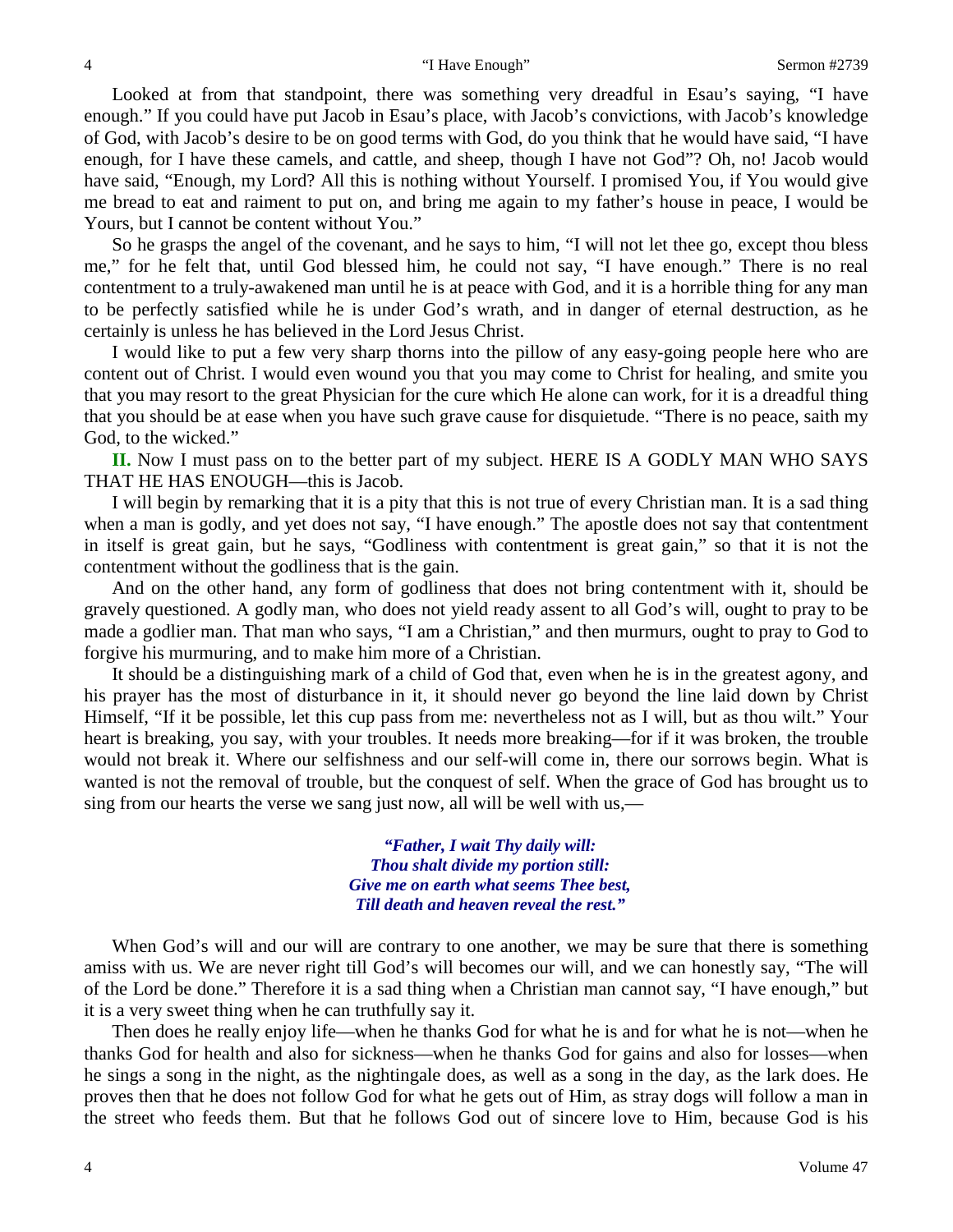### Sermon #2739 **"I Have Enough"** 5

Master, and he belongs to Him. It is true blessedness, a little heaven begun below, when the Christian, looking all round, can say of all temporal things, "I have enough."

It is a still better thing when the Christian has more than enough. Jacob was in that condition, for he felt that he could give Esau all those goats, and sheep, and camels, and kine, and bulls, and asses, and yet be able to say, "I have enough." It is a blessing when a godly man feels, "I have more than enough for my own needs, so I am glad that I can help my fellow-Christians. I have great joy and delight in aiding the poor and succouring the needy."

When you can sing, with the psalmist, "My cup runneth over," mind that you call somebody to come and catch the spillings. For if you let it run to waste, it may be said of you, "That man cannot be trusted with a full cup." So let it run over where those with empty cups may come and catch it, to moisten their parched lips. It is a good thing when the Christian, even though he has but little, can say, "I have not only enough, but I have a little to spare for others who have less than I have."

The charm of Jacob's "enough" was, that God had given it to him. Esau says nothing about God, but Jacob says, "God hath dealt graciously with me, and I have enough." That is indeed a blessing, which we can see comes to us from God, when on every mercy there is the mark of our Father's hand. What are bursting barns if the wheat comes not from God? What are the overflowing wine-vats if the juice of the clusters be not from God?

What is the good of your gold and silver if God has cursed it? But what a blessing it is when God has smiled upon it all, and says to you, "My child, I give you this because you are My child. I make you My steward, and I entrust these earthly things to your keeping, because I believe that you will use them for My glory, and for the good of your fellow-creatures." This puts a sweetness into the cup which, otherwise, would not have been there—so that it is a very different thing to be a child of God and to have enough, and to be a child of the devil and to have enough. May God grant that we may each one know what it is to say with Jacob, "The LORD hath dealt graciously with me, and I have enough"!

The correct rendering of our second text—as you may see, by the marginal reading of your Bibles is that Jacob said, "I have all things." Esau said, "I have enough," but Jacob said, "I have all things," and as Matthew Henry says, "Esau's enough was much, but Jacob's enough was all. He that has much, would have more, but he that thinks he has all, is sure he has enough."

Well, he who believes in Christ has all things, for what saith the apostle? "All things are yours; and ye are Christ's, and Christ is God's." They are all yours in this sense—that all that will be good for you God must give to you, He has pledged Himself to this. "No good thing will he withhold from them that walk uprightly." He will therefore not withhold any good thing from you, so that all that is good for you, you are sure to get. All things are yours in the promises and in the covenant. For that God, who took you to be His portion, has given Himself to be your portion, and He is "God all-sufficient." All things are in Him, and in possessing Him, you have all things.

Oh, what privileges are yours, for, listen! God Himself is yours. "I will be their God," saith He. And that is more than anything else that we can say. Even though all things are yours, you get beyond that when you can say that God is yours. The Eternal Father gives Himself to you, with all His glorious attributes, with everything that belongs to Him. He gives His very heart to you, "for the Father himself loveth you."

The Son of God has loved you, and given Himself for you, and He gives Himself to you. All the merit of His atoning sacrifice, all the love of His heart, all the wisdom of His head, all the power of His arm, all is yours. His very life is yours, for He says to you, "Because I live, ye shall live also." What an inheritance you have, then, in the Christ of God and in the God of Christ!

But then you have also the Holy Spirit to be yours. "He dwelleth with you, and shall be in you," as in a temple. All light He will bring to you. All life He will maintain in you. All comfort He will bestow upon you. All guidance and all quickening He will give to you. There is nothing which the Spirit of God can work which He will not work in you, according as you may have need of His divine operations.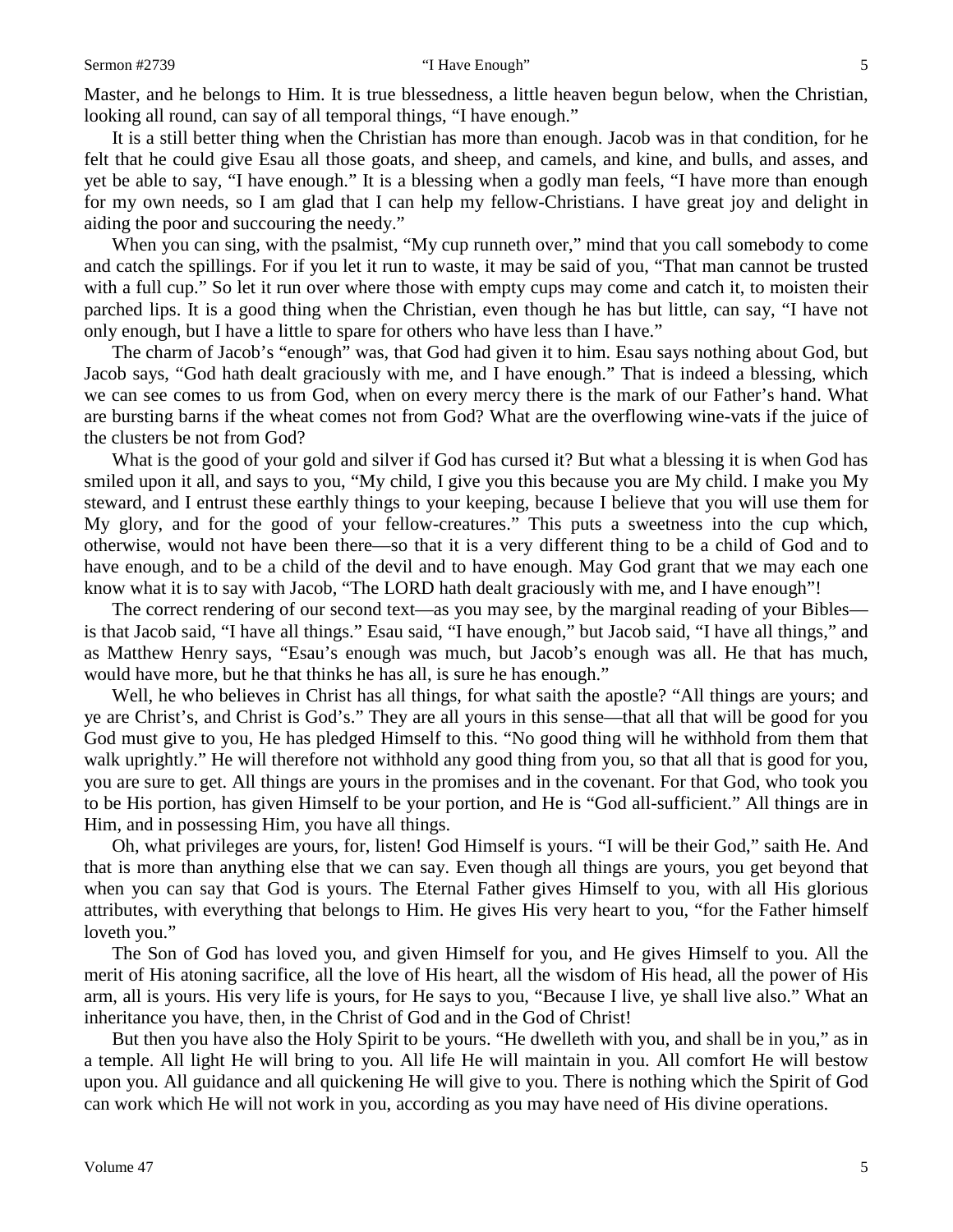Thus, Father, Son, and Holy Spirit, all being ours, what a blessed portion we have! I do not wonder that Jacob said, "I have enough," or that he said, "I have all things," Blessed be the name of the Lord who has made it possible for any son of man to say as much as this!

While I was studying this subject, I met with a sweet poem by that choice daughter of song, Miss Havergal. Each verse is upon this subject—"Enough." I will read the verses one by one, and add only brief remarks, hoping that you may drink in the fullness of their meaning, and say with Jacob, if you are indeed a child of God, "I have enough." The poem begins thus,—

> *"I am so weak, dear Lord, I cannot stand One moment without Thee! But oh! the tenderness of Thine enfolding! And oh! the faithfulness of Thine upholding! And oh! the strength of Thy right hand! That strength is enough for me!"*

There is to be none of your own strength, you see, and none that you can borrow from your neighbors. You may have many trials, long pilgrimages, great burdens, but God's tenderness will enfold you, God's faithfulness will uphold you, and God's strength will indeed be enough for you. As I wrote that last line, I felt as if I could fall on my face, and laugh as Abraham did. Omnipotence enough for me? I should think it is! It is enough to uphold this great globe which God has hung upon nothing. It is enough to sustain yon unpillared arch of heaven, which stands firm by the divine might. It is enough for you sun, that has burned on through all these ages, and whose light has never failed.

It is enough for the universe which is almost illimitable. It is enough for every living thing that breathes. It is enough for cherubim, and seraphim, and all the angelic host. Then, of course, it is enough for me—a little midge dancing up and down in the evening sunlight. Suppose a giant should lend me his strength, and say to me, "It will be enough for you." I should think it would, but that would be little indeed compared with the Almighty God saying to me, "As thy days, so shall thy strength be." Yes, my Lord, "Thy strength is enough for me."

The next verse of the poem is,—

*"I am so needy, Lord, and yet I know All fullness dwells in Thee; And hour by hour that never-failing treasure Supplies and fills, in overflowing measure, My least and greatest need; and so Thy grace is enough for me;"*

You remember how Paul says the Lord spoke to him, "My grace is sufficient for thee: for my strength is made perfect in weakness." Think what grace there is in Christ Jesus our Lord—electing grace, calling grace, forgiving grace, renewing grace, preserving grace, sanctifying grace, perfecting grace, grace upon grace, grace that leads to glory. O beloved, all this grace is yours, and surely there is grace enough for you. Why do you fear that you will fail? Will God's grace fail you? Will God's grace forsake you and permit you to perish by the hand of the enemy? Nay, verily, then let each believer say to him, "Thy grace is enough for me."

Miss Havergal next writes,—

*"It is so sweet to trust thy Word alone: I do not ask to see The unveiling of Thy purpose, or the shining*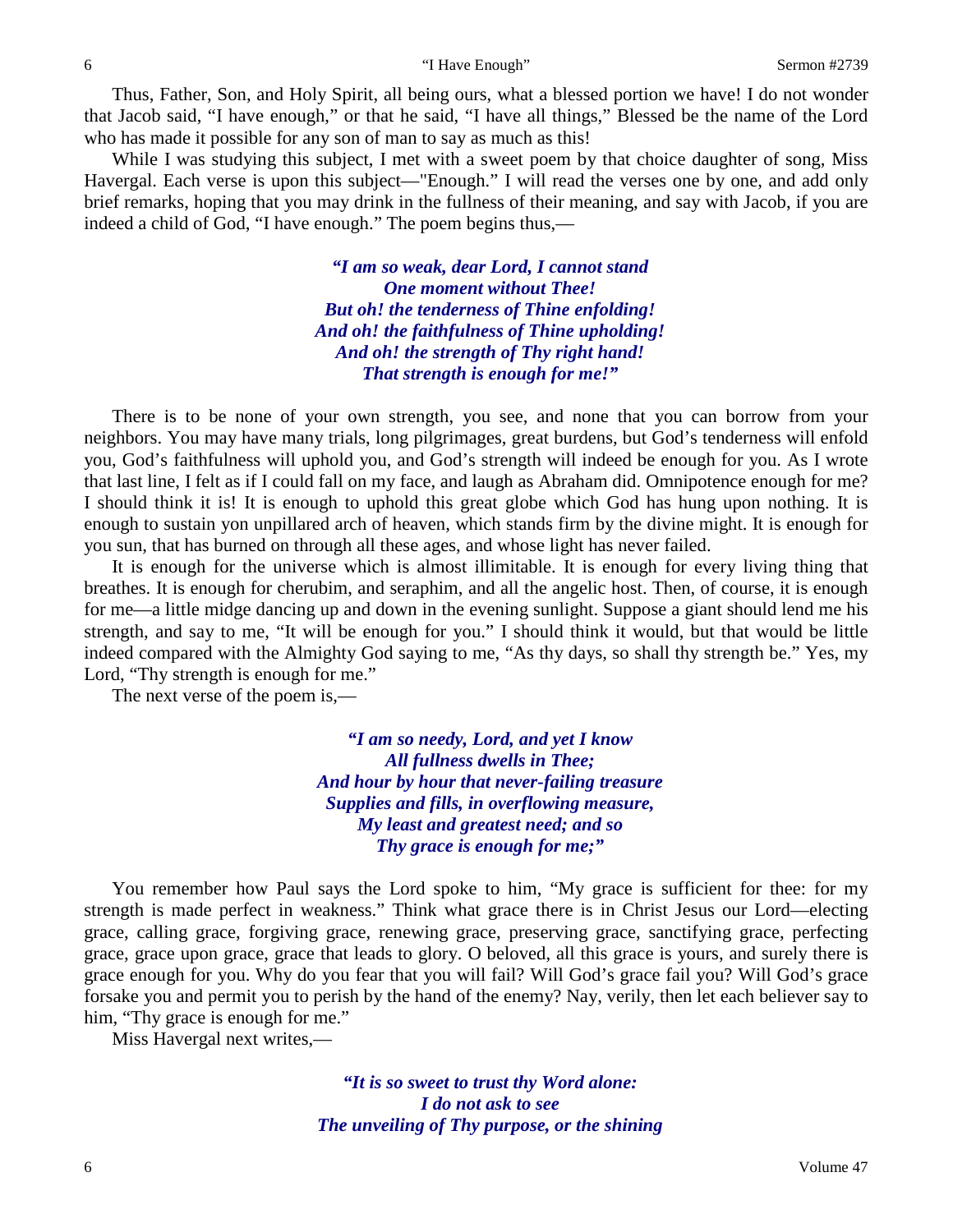### Sermon #2739 **T** Thave Enough "I' Have Enough" 7

## *Of future light on mysteries untwining: Thy promise-roll is all my own— Thy Word is enough for me!"*

It is very sweet to be able to say of the Lord's promise, "That is enough for me, even if I do not see the fulfillment of it for many a day, the promise itself is enough for me. If the Lord seem to do nothing at all for my help, yet, since He has said, 'I will never leave thee, nor forsake thee,' His Word is enough for me." Why, beloved, you sometimes make a man's word enough for you, the word of a man whom you can trust, and you say, "His word is his bond." But God's Word is backed by His oath—is not that Word enough for you? If so, why do you fret and worry? Rather, you should say to the Lord, "Your Word is enough for me."

Then the gracious poetess continues,—

*"The human heart asks love; but now I know That my heart hath from Thee, All real, and full, and marvellous affection, So near, so human; yet divine perfection Thrills gloriously the mighty glow! Thy love is enough for me!"*

Can you say that—you who have loss some dear one, you who are widowed, you who are childless, you who have been deceived and forsaken—"a woman of a sorrowful spirit"—a man cast down and lonely? Is God's love enough for you? It ought to be, for if all the loves of husbands, wives, lovers, mothers, fathers, children, were distilled, and the quintessence taken out, it would be but water as compared with the generous wine of God's love.

Does God love me? Then, if all the world shall hate me, it matters no more to me than if a single drop of gall should fall into an Atlantic full of sweetness and bliss. This light affliction, which is but for a moment, is not worthy to be compared with the exceeding glory of being loved of God. Yes, my Lord, "Your love is enough for me." It is a great heart that God's love cannot fill, nay, I must correct myself, and say that it is a base heart—a wicked heart—an unrenewed heart, that could not be filled with God's love. It is not a broken heart, but a divided heart, and when the heart is divided, it does not retain the love of God. Oh, for a heart united to the heart of God! Then shall I say to Him, "Your love is enough for me."

The sweet poem closes thus,—

*"There were strange soul-depths, restless, vast, and broad, Unfathomed as the sea; An infinite craving for some infinite stilling; But now Thy perfect love is perfect filling! Lord Jesus Christ, my Lord, my God, Thou, Thou art enough for me!"*

So may it be with each of us, for Christ's sake! Amen.

## **EXPOSITION BY C. H.SPURGEON**

## *GENESIS 32 AND 33:1-12*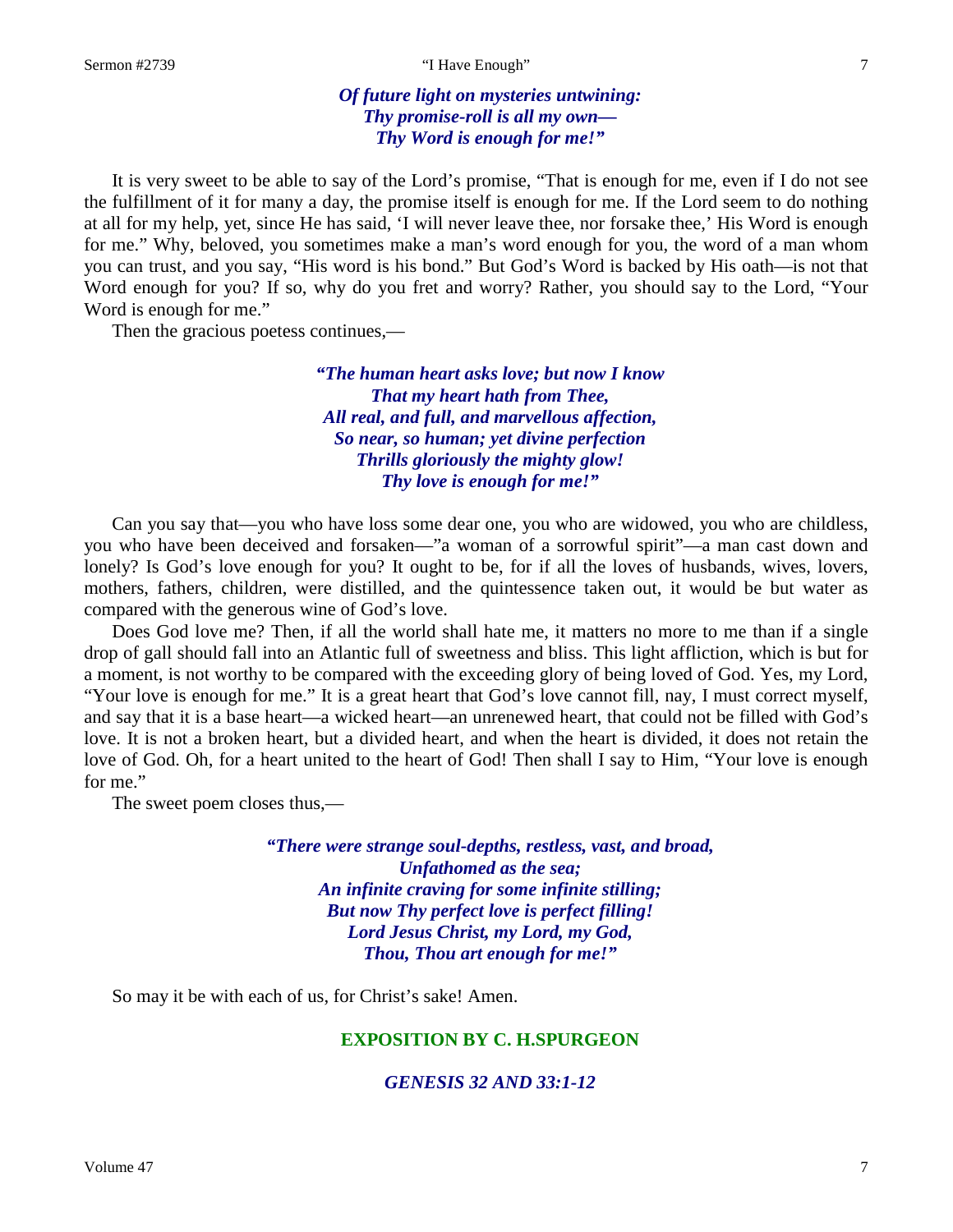**Genesis 32:1-2.** *And Jacob went on his way, and the angels of God met him. And when Jacob saw them, he said, This is God's host: and he called the name of that place Mahanaim.*

Jacob was about to enter upon a great trial, and therefore he received a great comfort in preparation for it. God knows when to send angels to His servants. And when they come, it is often as the forerunners of a trial which is to follow them.

**3-5.** *And Jacob sent messengers before him to Esau his brother unto the land of Seir, the country of Edom. And he commanded them, saying, Thus shall ye speak unto my lord Esau; Thy servant Jacob saith thus, I have sojourned with Laban, and stayed there until now: and I have oxen, and asses, flocks, and menservants and womenservants: and I have sent to tell my lord, that I may find grace in thy sight.*

It has been judged by some that Jacob, in sending such a message to Esau, acted unworthily and unbelievingly, but I think we are not called upon to censure the servants of God in points wherein they are not condemned in Scripture. The elder brother, according to all Eastern customs, was the lord of the family, and Jacob had so grossly injured Esau that it well became him to walk very humbly and to abound in courtesy towards him.

Besides, I hope we shall never imagine that the highest faith is inconsistent with the greatest prudence, and that we shall never forget that there is such a book in the Bible as the Book of Proverbs, which contains counsels of wisdom for daily life. That Book of Proverbs is placed not far from the Song of Solomon, which treats of high spiritual communion, as if to teach us that the next-door neighbor to the wisdom that cometh from above which walks with God, is that prudence which God gives to His servants for their dealings with men. He that walks with God will not be a fool, for God is the source of all wisdom, and the man who walks with Him will learn wisdom from Him.

**6-8.** *And the messengers returned to Jacob, saying, We came to thy brother Esau, and also he cometh to meet thee, and four hundred men with him. Then Jacob was greatly afraid and distressed: and he divided the people that was with him, and the flocks and herds, and the camels, into two bands; and said, If Esau come to the one company, and smite it, then the other company which is left shall escape.*

This fear and distress were sad proofs of want of faith on Jacob's part, for where there is strong faith, there may be a measure of human fear, but it will not go to the length of being "greatly afraid and distressed," as he was. In this respect he falls short of his grandfather Abraham—yet, nevertheless, he acts wisely, first with common prudence and next with uncommon prayerfulness.

**9-12.** *And Jacob said, O God of my father Abraham, and God of my father Isaac, the LORD which saidst unto me, Return unto thy country, and to thy kindred, and I will deal well with thee: I am not worthy of the least of all thy mercies, and of all the truth, which thou hast shewed unto thy servant; for with my staff I passed over this Jordan; and now I am become two bands. Deliver me, I pray thee, from the hand of my brother, from the hand of Esau: for I fear him, lest he will come and smite me, and the mother with the children. And thou saidst, I will surely do thee good, and make thy seed as the sand of the sea, which cannot be numbered for multitude.*

Note the humility of Jacob's prayer. We cannot expect our supplications to speed with God unless we put them upon the footing of free grace by acknowledging that we have no merit of our own which we can plead before Him.

Yet notice also how Jacob reminds God of His promise, "Thou saidst, I will surely do thee good." That is the very pith and marrow of prayer when we can quote the Lord's promise, and say to Him, "Remember the word unto thy servant, upon which thou hast caused me to hope." You have a strong plea to urge with God when you can say to Him, "Thou saidst," for He is a God who cannot lie.

**13-16.** *And he lodged there that same night; and took of that which came to his hand a present for Esau his brother; two hundred she goats, twenty he goats, two hundred ewes, and twenty rams, thirty milch camels with their colts, forty kine, and ten bulls, twenty she asses, and ten foals. And he delivered them into the hand of his servants, every drove by themselves; and said unto his servants, Pass over before me, and put a space betwixt drove and drove.*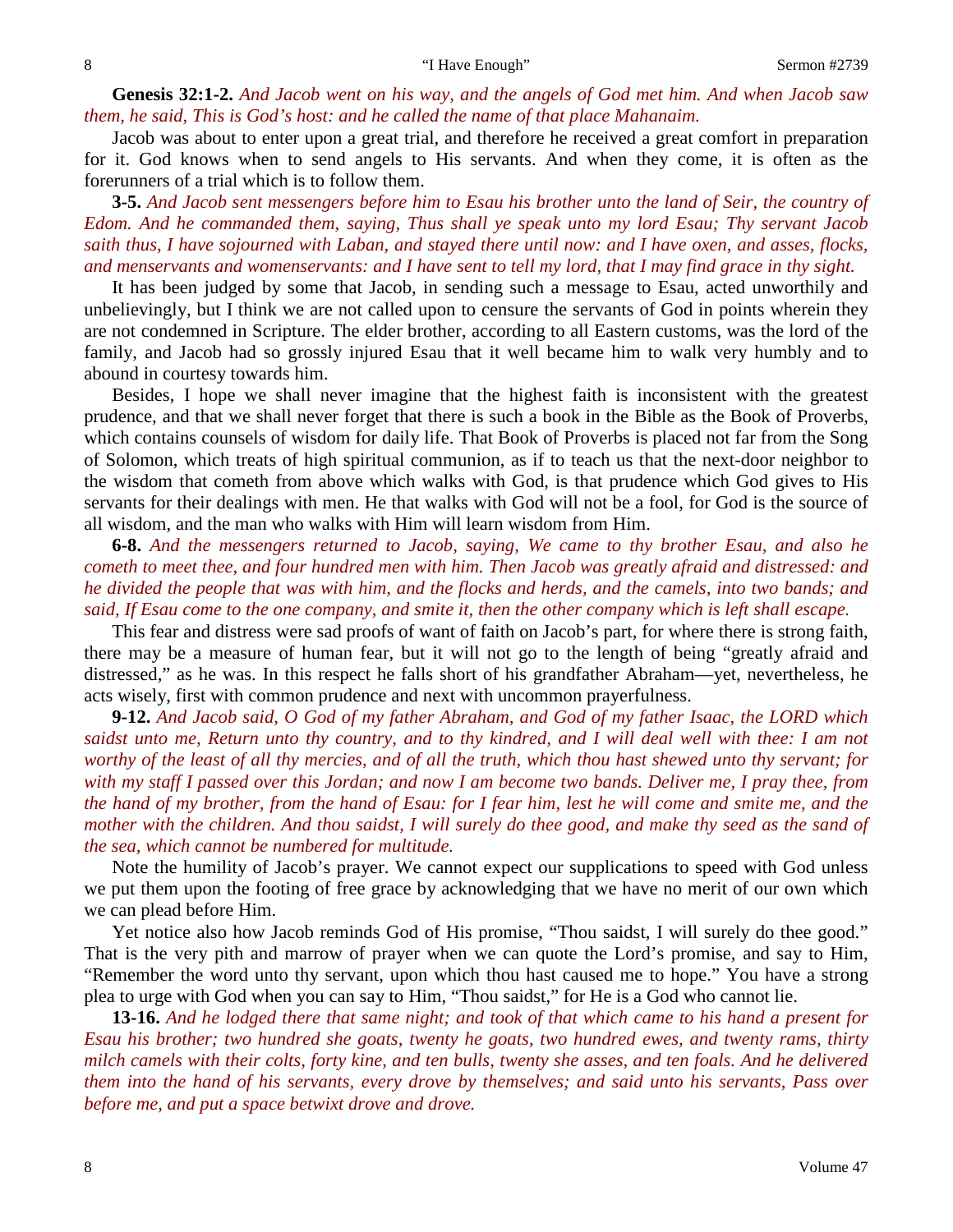#### Sermon #2739 **"I Have Enough"** 9

That also was a very sensible arrangement on Jacob's part, so that his brother might have time to think how he should act, for angry men often do in a hurry what they would not do if they had a little time given them for consideration. Jacob knows this, so he lets Esau's anger have an opportunity to cool down while he watches drove following drove.

**17-21.** *And he commanded the foremost, saying, When Esau my brother meeteth thee, and asketh thee, saying, Whose art thou? and whither goest thou? and whose are these before thee? then thou shalt say, They be thy servant Jacob's; it is a present sent unto my lord Esau: and behold, also he is behind us. And so commanded he the second, and the third, and all that followed the droves, saying, On this manner shall ye speak unto Esau, when ye find him. And say ye moreover, Behold, thy servant Jacob is behind us. For he said, I will appease him with the present that goeth before me, and afterward I will see his face: peradventure he will accept of me. So went the present over before him: and himself lodged that night in the company.*

But in the middle of the night, he was in such deep anxiety concerning his meeting with his brother, and probably still more concerning his position towards his God, that he felt that he must get away alone to pray.

**22-24.** *And he rose up that night, and took his two wives, and his two womenservants, and his eleven sons, and passed over the ford Jabbok. And he took them, and sent them over the brook, and sent over that he had. And Jacob was left alone; and there wrestled a man with him until the breaking of the day.*

It does not say that he wrestled with the man, but "there wrestled a man with him." We call him "wrestling Jacob," and so he was, but we must not forget the wrestling man—or rather, the wrestling Christ—the wrestling angel of the covenant, who had come to wrestle out of him much of his own strength and wisdom, which, though it was commendable in a measure, and we have commended it, was an evil because it kept him from relying on the strength and wisdom of God.

**25.** *And when he saw that he prevailed not against him, he touched the hollow of his thigh; and the hollow of Jacob's thigh was out of joint, as he wrestled with him.*

So that he fell, or began to fall, but still he gripped the angel, and would not let him go.

**26.** *And he said, Let me go, for the day breaketh. And he said, I will not let thee go, except thou bless me.*

That was grandly spoken.

**27.** *And he said unto him, What is thy name? And he said, Jacob.*

"The supplanter."

**28.** *And he said, Thy name shall be called no more Jacob, but Israel:*

"A prince of God."

**28-29.** *For as a prince hast thou power with God and with men, and hast prevailed. And Jacob asked him, and said, Tell me, I pray thee, thy name. And he said, Wherefore is it that thou dost ask after my name? And he blessed him there.*

He received what he sought for his necessity, but not what he merely asked out of curiosity.

**30-32.** *And Jacob called the name of the place Peniel: for I have seen God face to face, and my life is preserved. And as he passed over Penuel the sun rose upon him, and he halted upon his thigh. Therefore the children of Israel eat not of the sinew which shrank, which is upon the hollow of the thigh, unto this day: because he touched the hollow of Jacob's thigh in the sinew that shrank.*

**Genesis 33:1-2.** *And Jacob lifted up his eyes, and looked, and behold, Esau came, and with him four hundred men. And he divided the children unto Leah, and unto Rachel, and unto the two handmaids. And he put the handmaids and their children foremost, and Leah and her children after, and Rachel and Joseph hindermost.*

He placed them in the order of his affection for them, the best-beloved in the rear.